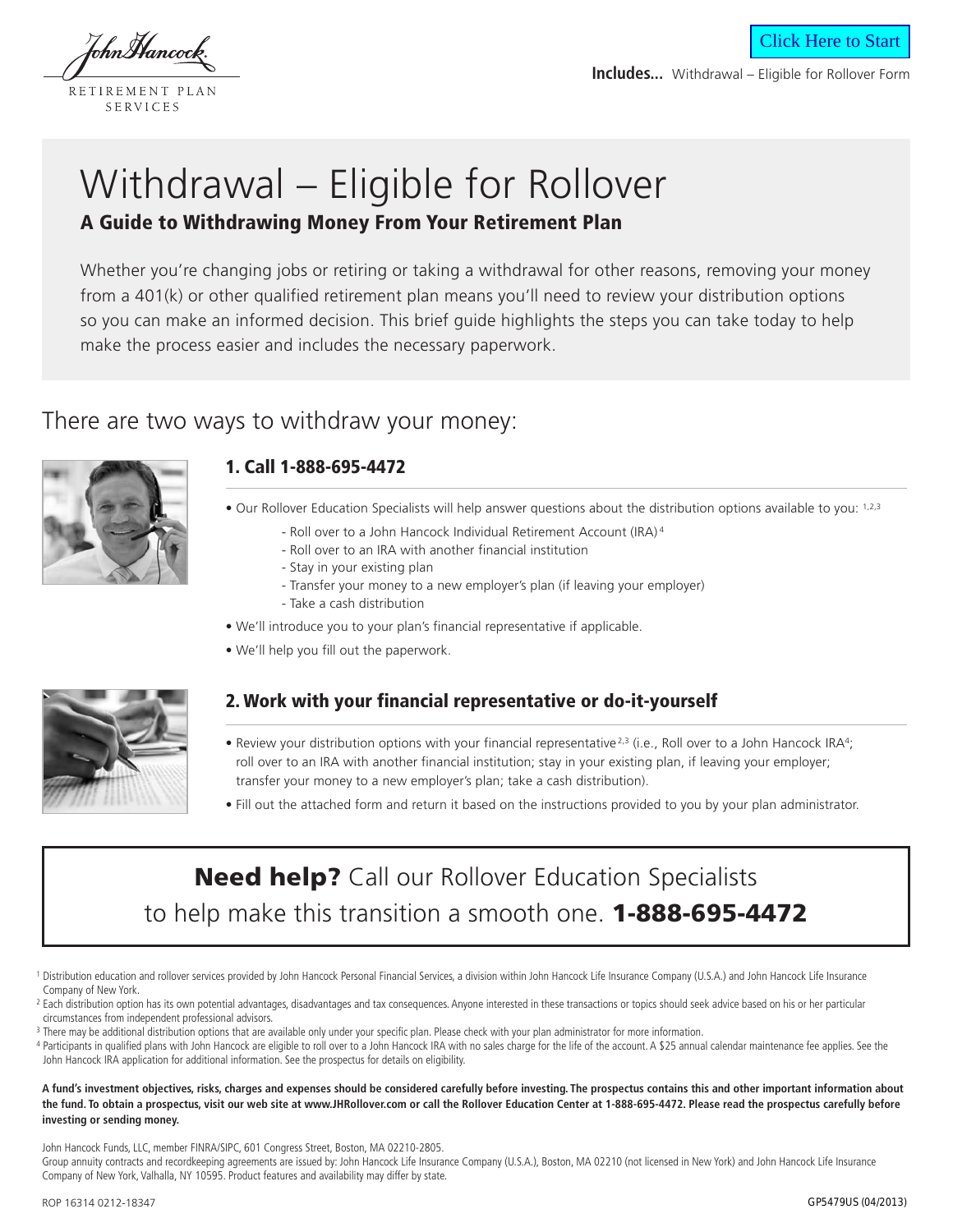TohnMancock

## **Withdrawal - Eligible for Rollover**

RETIREMENT PLAN SERVICES

#### **Important information about this form**

- Your plan may require you to provide supporting documents or additional information before your request can be processed.
- As the participant, you complete Sections 1 7 of this form and return it to your Plan Representative.
- As the Plan Representative, you review Sections 1 7, and complete Sections 8 10 of this form.
- If the participant address provided below is new or different than what is currently on record with John Hancock Retirement Plan Services, we will update our records accordingly. Ensure your next census submission includes revised employee information to avoid your file superseding the information supplied on this form.

• A 1099R form will be issued for each distribution and loan default (if applicable) by January 31 of the following year.

#### **1 General Information**

| The Trustee of                                                                                                                                                                                                                                                                                                                                                                                                                                                                                                                                                                                                                                                                                                                                                                                                                                                                                                                                                                                                                                       | Plan (the "Plan")                                                                                             |                         |                                                |                                                                |
|------------------------------------------------------------------------------------------------------------------------------------------------------------------------------------------------------------------------------------------------------------------------------------------------------------------------------------------------------------------------------------------------------------------------------------------------------------------------------------------------------------------------------------------------------------------------------------------------------------------------------------------------------------------------------------------------------------------------------------------------------------------------------------------------------------------------------------------------------------------------------------------------------------------------------------------------------------------------------------------------------------------------------------------------------|---------------------------------------------------------------------------------------------------------------|-------------------------|------------------------------------------------|----------------------------------------------------------------|
| Contractholder Name                                                                                                                                                                                                                                                                                                                                                                                                                                                                                                                                                                                                                                                                                                                                                                                                                                                                                                                                                                                                                                  |                                                                                                               |                         |                                                | Contract Number                                                |
| Participant Name (Last Name, First Name, Initial)                                                                                                                                                                                                                                                                                                                                                                                                                                                                                                                                                                                                                                                                                                                                                                                                                                                                                                                                                                                                    |                                                                                                               |                         | Date                                           | Participant Social Security Number (Full SSN Required)         |
| Participant Address - Street Address                                                                                                                                                                                                                                                                                                                                                                                                                                                                                                                                                                                                                                                                                                                                                                                                                                                                                                                                                                                                                 |                                                                                                               |                         | of Birth<br>Month                              | Day<br>Year                                                    |
|                                                                                                                                                                                                                                                                                                                                                                                                                                                                                                                                                                                                                                                                                                                                                                                                                                                                                                                                                                                                                                                      |                                                                                                               | Participant<br>Phone No |                                                |                                                                |
| City, State, Zip Code                                                                                                                                                                                                                                                                                                                                                                                                                                                                                                                                                                                                                                                                                                                                                                                                                                                                                                                                                                                                                                |                                                                                                               |                         |                                                |                                                                |
| 7 What is the reason for your withdrawal? - Select ONE option only.<br>It is the responsibility of the Plan Administrator, and not of John Hancock Retirement Plan Services, to ensure that the participant is permitted<br>under the terms of the Plan to receive the distribution selected below.                                                                                                                                                                                                                                                                                                                                                                                                                                                                                                                                                                                                                                                                                                                                                  |                                                                                                               |                         |                                                |                                                                |
| TE - Termination date  <br>Month<br>Day<br>Year                                                                                                                                                                                                                                                                                                                                                                                                                                                                                                                                                                                                                                                                                                                                                                                                                                                                                                                                                                                                      | <b>IR</b> - Withdrawal of employee rollover only $\Box$ <b>DI</b> - Disability<br>(Must complete Section 3 B) |                         |                                                |                                                                |
| RE - Retirement date<br>Month<br>Day<br>Year                                                                                                                                                                                                                                                                                                                                                                                                                                                                                                                                                                                                                                                                                                                                                                                                                                                                                                                                                                                                         | VC - Employee Voluntary Money<br>(Must complete Section 3 B)                                                  |                         |                                                | <b>PD</b> - Early/Pre-Retirement<br>(If permitted by the Plan) |
| Section 1102 of the Pension Protection Act of 2006 requires plans to notify participants that they have the right to defer distributions as<br>well as the consequences of making that choice. The investment options available under your group annuity contract as well as the fees<br>related to the investment options are part of this consideration.<br>For a description of the investment options available under your group annuity contract, including fees:<br>$\bullet$<br>Log onto <b>www.jhpensions.com</b> (in New York, www.jhnypensions.com).<br>Select: Your contract reports - Investments - Contract investment options and view Selected investment options only.<br>Alternatively, participants may obtain this information by calling our toll free service line at 1-800-395-1113.<br>• You should also review your plan's Summary Plan Description (SPD) which may contain special provisions that may materially affect your<br>decision to defer a distribution. For a copy of the SPD, please contact your Plan Sponsor. |                                                                                                               |                         |                                                |                                                                |
| How much do you want to withdraw? - Complete Section 3 A for a total withdrawal or Section 3 B for a partial withdrawal.<br>3<br>The amount or percentage below will be withdrawn as a gross withdrawal before income tax withholding.<br>A - Withdraw 100% of my vested account value (Select $\Box$ ONE option only)                                                                                                                                                                                                                                                                                                                                                                                                                                                                                                                                                                                                                                                                                                                               |                                                                                                               |                         |                                                |                                                                |
| Pay directly to me - complete Section 4 C                                                                                                                                                                                                                                                                                                                                                                                                                                                                                                                                                                                                                                                                                                                                                                                                                                                                                                                                                                                                            |                                                                                                               |                         |                                                |                                                                |
| Direct Rollover - complete Section 4 A or 4 B                                                                                                                                                                                                                                                                                                                                                                                                                                                                                                                                                                                                                                                                                                                                                                                                                                                                                                                                                                                                        |                                                                                                               |                         |                                                |                                                                |
| Pay directly to me a lump sum of \$<br>AND directly rollover the remaining balance - complete Section 4 A or 4 B                                                                                                                                                                                                                                                                                                                                                                                                                                                                                                                                                                                                                                                                                                                                                                                                                                                                                                                                     | or                                                                                                            |                         | % of my account balance - complete Section 4 C |                                                                |
| Direct Rollover of \$<br>or                                                                                                                                                                                                                                                                                                                                                                                                                                                                                                                                                                                                                                                                                                                                                                                                                                                                                                                                                                                                                          | % of my account balance - complete Section 4 A or 4 B,                                                        |                         |                                                |                                                                |
| AND pay remaining balance directly to me - complete Section 4 C                                                                                                                                                                                                                                                                                                                                                                                                                                                                                                                                                                                                                                                                                                                                                                                                                                                                                                                                                                                      |                                                                                                               |                         |                                                |                                                                |
| Leave my money in the Plan - You may defer your distribution to a later date. Contact your Plan Sponsor.<br>B - Withdraw only a portion of the funds in my plan as follows:                                                                                                                                                                                                                                                                                                                                                                                                                                                                                                                                                                                                                                                                                                                                                                                                                                                                          |                                                                                                               |                         |                                                |                                                                |
| Tell us how much to withdraw from each eligible money type (Amount or percentage). Completing the Investment Fund Code is not<br>mandatory. If the Investment Fund Code is left blank, John Hancock Retirement Plan Services' standard withdrawal order will be used.                                                                                                                                                                                                                                                                                                                                                                                                                                                                                                                                                                                                                                                                                                                                                                                |                                                                                                               |                         |                                                |                                                                |
| <b>Money Type</b><br><b>Investment Fund</b><br>(Mandatory)<br>Code (Optional)                                                                                                                                                                                                                                                                                                                                                                                                                                                                                                                                                                                                                                                                                                                                                                                                                                                                                                                                                                        | <b>Amount</b>                                                                                                 |                         | Percentage                                     |                                                                |
|                                                                                                                                                                                                                                                                                                                                                                                                                                                                                                                                                                                                                                                                                                                                                                                                                                                                                                                                                                                                                                                      | \$                                                                                                            | <b>OR</b>               | %                                              |                                                                |
|                                                                                                                                                                                                                                                                                                                                                                                                                                                                                                                                                                                                                                                                                                                                                                                                                                                                                                                                                                                                                                                      | \$                                                                                                            |                         | $\%$                                           |                                                                |

GP5479US (04/2013)

Page 1 of 4

Both John Hancock Life Insurance Company (U.S.A.) and John Hancock Life Insurance Company of New York do business under certain instances using the John Hancock<br>Retirement Plan Services name. Group annuity contracts and re Plan administrative services may be provided by John Hancock Retirement Plan Services LLC or a plan consultant selected by the Plan.

 $\sim$  \$  $\sim$  0.000  $\sim$  0.000  $\sim$  0.000  $\sim$  0.000  $\sim$  0.000  $\sim$  0.000  $\sim$  0.000  $\sim$  0.000  $\sim$  0.000  $\sim$  0.000  $\sim$  0.000  $\sim$  0.000  $\sim$  0.000  $\sim$  0.000  $\sim$  0.000  $\sim$  0.000  $\sim$  0.000  $\sim$  0.000  $\sim$  0.000  $\sim$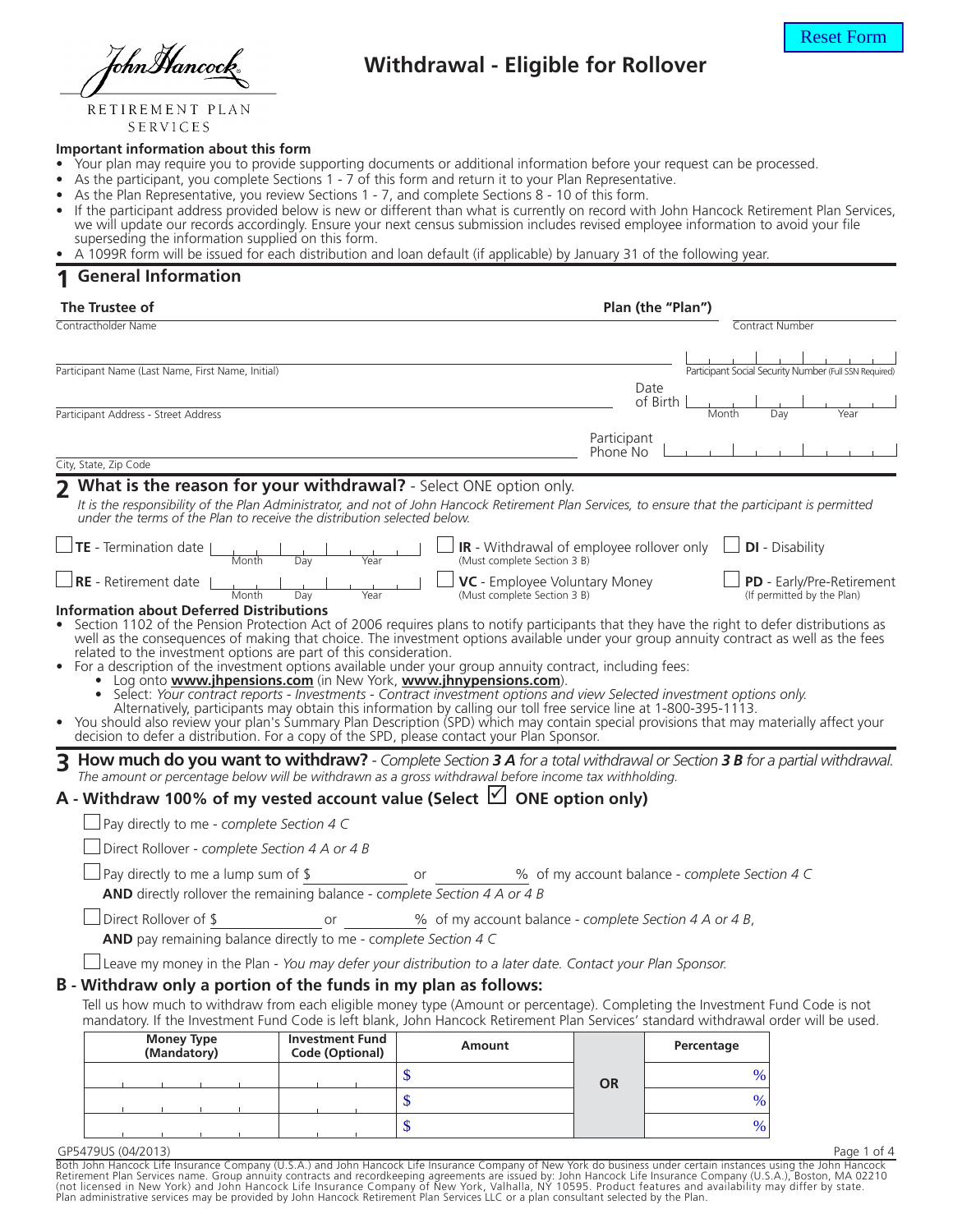## ${\bf 4}\,$  What do you want to do with your money? - Select  $\boxdot$  and complete option(s) A, B and/or C (as applicable)

Federal law requires that 20% of the taxable amount of an eligible rollover distribution be withheld, unless payment is directly rolled over to an eligible retirement plan. The amount withheld may not represent your entire tax bill. The above mandatory tax withholding requirements do not apply if the eligible rollover distribution is being rolled over to a Roth IRA. The rollover will be reported to the IRS and you are responsible for the payment of the income tax(es) that apply in connection with the rollover. Please refer to the Special Tax Notice provided by your Plan Administrator regarding these tax rules. Contact your tax advisor or Plan Administrator if you have any questions.

#### **A - Direct Rollover to John Hancock Mutual Fund IRA** *(minimum \$2,500 balance required)* **OR**

**Direct Rollover to John Hancock Annuities**

*Your funds will be automatically transferred by wire. Do not complete Section 5 - Direct Rollover Details. You must complete IRA account number details below. Refer to the instruction page for more information.*

Page 2 of 4

**OR**

*(minimum \$25,000 balance required)*

**Other Individual Retirement Account (IRA)**

Financial Institution Name

Financial Institution Address **Options - Check one option only and provide IRA Account Number** - **IRA Account Number** 1. All funds to my Traditional IRA Account (applicable only if your distribution contains only non-Roth funds). 2. All funds to my Roth IRA (both Roth and non-Roth funds as applicable) 3. Split of: (provide both account numbers) My non-Roth funds to my Traditional IRA My Roth funds to my Roth IRA **AND**

## **B - Direct Rollover to Employer Sponsored Qualified Plan**

| The Trustee of             |                     |
|----------------------------|---------------------|
| Plan Name                  | Plan Account Number |
|                            |                     |
|                            |                     |
| Financial Institution Name |                     |

Financial Institution Address

#### **C - Payment directly to me** *- All applicable taxes will be withheld*

#### **Federal Tax**

The distribution is subject to 20% mandatory minimum federal tax withholding for a U.S. person (including a U.S. resident alien).

To request a higher tax rate, specify a whole number above 20%. <br>
Wefer to DOL Field Assistance Bulletin 2004-02 for details)

**OR** □ I am not a U.S. person (including a U.S. resident alien). Unless I have attached a completed IRS Form W-8BEN, withholding federal tax of 30% will apply.

#### **State Tax Withholding Instructions**

| State of    | Enter state of residence at time of withdrawal if state tax withholding should be taken for a state other than |
|-------------|----------------------------------------------------------------------------------------------------------------|
| Residence l | $\parallel$ the state provided to us.                                                                          |

| <b>State of Residence</b>                                                                | <b>Options for State Tax Withholding</b>                                                                                                                                                                                                                                                                  |                            |  |  |
|------------------------------------------------------------------------------------------|-----------------------------------------------------------------------------------------------------------------------------------------------------------------------------------------------------------------------------------------------------------------------------------------------------------|----------------------------|--|--|
| AR, DC, DE, IA, KS, MA, MD, ME,<br> NC, NE, OK, VA, VT                                   | You may not opt out. Since your distribution was subject to Federal Income Tax, these states<br>require Mandatory State withholding based on the states' applicable minimum requirements.                                                                                                                 |                            |  |  |
|                                                                                          | State tax withholding will be applied to your taxable distribution unless one of the<br>following boxes is checked below:                                                                                                                                                                                 |                            |  |  |
|                                                                                          | $\Box$ I elect to opt out of withholding                                                                                                                                                                                                                                                                  |                            |  |  |
| MI                                                                                       | I am eligible to claim exemption of \$                                                                                                                                                                                                                                                                    | ; withhold tax only on the |  |  |
|                                                                                          | taxable distributed amount that is in excess of the exempt amount.<br>If you check one of the boxes above, you are required to return a completed Form MI W-4P to<br>your Plan Administrator. Ensure that the election made above is consistent with the election made<br>on your completed Form MI W-4P. |                            |  |  |
| CA, OR                                                                                   | You may opt out of the mandatory state withholding by checking here.                                                                                                                                                                                                                                      |                            |  |  |
| AL, CO, CT, GA, ID, IL, IN, KY, LA,<br>MN, MO, MT, ND, NJ, NM, NY,<br>OH, SC, UT, WV, WI | You may elect voluntary state income tax withholding<br>by providing a percentage or whole dollar amount<br>to be applied for state tax withholding here.                                                                                                                                                 | $%$ or $$$                 |  |  |

#### GP5479US (04/2013)

Both John Hancock Life Insurance Company (U.S.A.) and John Hancock Life Insurance Company of New York do business under certain instances using the John Hancock Retirement Plan Services name. Group annuity contracts and recordkeeping agreements are issued by: John Hancock Life Insurance Company (U.S.A.), Boston, MA 02210<br>(not licensed in New York) and John Hancock Life Insurance C Plan administrative services may be provided by John Hancock Retirement Plan Services LLC or a plan consultant selected by the Plan.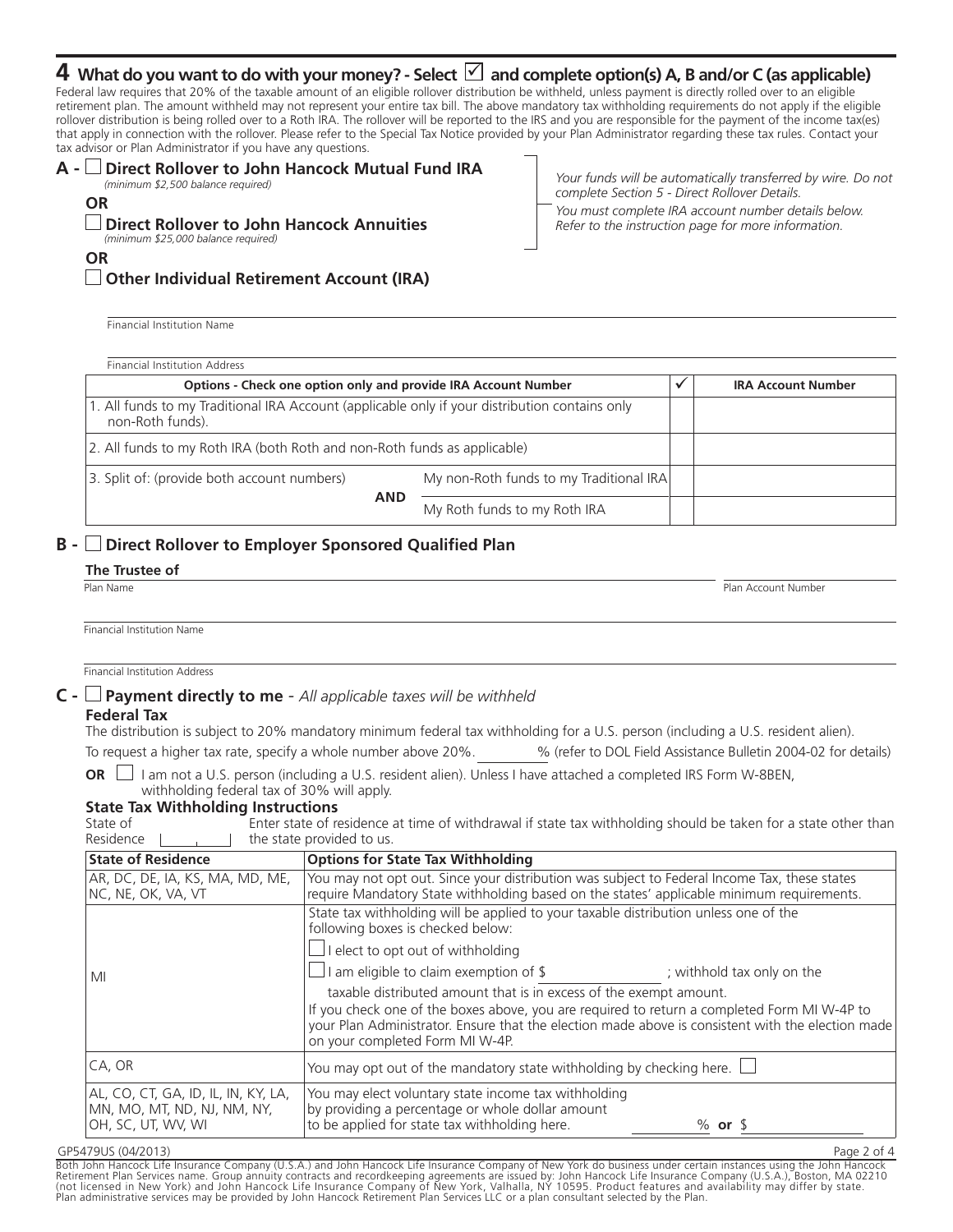### **5 How would you like the funds to be sent?**

#### **Unless Electronic Fund Transfer information is provided below, a check will be issued.**

*• For Check, allow 7-10 business days for regular mail delivery. • For Direct Deposit allow 2-3 business days. • For Wire allow 1-2 business days.*

| For Payment Directly to me                                                                                      | For Direct Rollover to Other IRA or Employer Sponsored Qualified Plan                           |
|-----------------------------------------------------------------------------------------------------------------|-------------------------------------------------------------------------------------------------|
| $\Box$ Direct Deposit                                                                                           | Direct Deposit                                                                                  |
| My personal bank account is $\Box$ Checking <b>OR</b> $\Box$ Savings                                            |                                                                                                 |
| <b>OR</b>                                                                                                       | <b>OR</b>                                                                                       |
| $\Box$ Wire - Verify with receiving bank if they accept wires<br>and/or charge a fee.                           | $\Box$ Wire - Verify with receiving bank if they accept wires<br>and/or charge a fee.           |
| To                                                                                                              | To                                                                                              |
|                                                                                                                 |                                                                                                 |
| <b>Bank Name</b>                                                                                                | <b>Bank Name</b>                                                                                |
| the contract of the contract of the contract of the contract of the contract of the contract of the contract of | the contract of the contract of the contract of the contract of the contract of the contract of |

## **6 Waiver of Waiting Period**

In general, you have a right to a period of at least 30 days to consider the decision of whether to elect a withdrawal from the day that you receive the Special Tax Notice from your Plan Administrator. However, if your plan permits, you may elect to waive this 30-day waiting period and have your benefit paid earlier. To waive the waiting period, check below:

 $\Box$  I wish to waive the 30-day waiting period

Bank ABA/Routing (9 digits) Bank Account No.

The information provided in this section shall not be maintained or acted upon by John Hancock Retirement Plan Services.

## **7 Participant Signature**

For participants under a contract issued by John Hancock Life Insurance Company of New York, any person who knowingly and with intent to defraud any insurance company or other person files an application for insurance or statement of claim containing any materially false information, or conceals for the purpose of misleading, information concerning any fact material thereto, commits a fraudulent insurance act, which is a crime, and shall also be subject to a civil penalty not to exceed five thousand dollars and the stated value of the claims for each such violation. For all other states, civil penalties may apply.

Under penalties of perjury, I certify that: 1. The number shown on this form is my correct Taxpayer Identification Number (Social Security Number), and 2. I am a U.S. person (including a U.S. resident alien) unless indicated otherwise in Section 4 C.

| $\sim$ 1<br>Signature<br>Participant<br>01<br>the contract of the contract of | Name | Dalt<br>. |
|-------------------------------------------------------------------------------|------|-----------|

**Name** 

Section 8, 9 and 10 to be completed by Plan Representative

## **8 Withdrawal Details**

#### **Has the final contribution been submitted for this participant?**

If the final payroll for this participant has not been submitted to John Hancock Retirement Plan Services, provide the final payroll ending date.

| $+h$                                               |        |   |  |
|----------------------------------------------------|--------|---|--|
| .<br>∼<br>÷<br>the contract of the contract of the | $\sim$ | ÷ |  |

Bank ABA/Routing (9 digits) Bank Account No.

If a date is provided, John Hancock Retirement Plan Services will coordinate processing of this distribution with receipt of the final payroll to avoid additional contributions payouts that often remain uncashed.

#### **Is the participant withdrawing In-Plan Roth Rollover (IRR) assets?**

For a total withdrawal, we will report the original rollover amount processed as the amount allocable to IRR assets.

For a partial withdrawal, provide the amount allocable to IRR assets. \$

Note: All Roth assets held by the participant would need to be taken into consideration when calculating the amount allocable to the IRR. If left blank, we will report the amount requested as being first allocable to the IRR assets.

It is important that information on the allocable amount be provided to John Hancock Retirement Plan Services if this allocation order is not consistent with the terms of your Plan.

#### GP5479US (04/2013)

Page 3 of 4

Both John Hancock Life Insurance Company (U.S.A.) and John Hancock Life Insurance Company of New York do business under certain instances using the John Hancock Retirement Plan Services name. Group annuity contracts and recordkeeping agreements are issued by: John Hancock Life Insurance Company (U.S.A.), Boston, MA 02210<br>(not licensed in New York) and John Hancock Life Insurance C Plan administrative services may be provided by John Hancock Retirement Plan Services LLC or a plan consultant selected by the Plan.